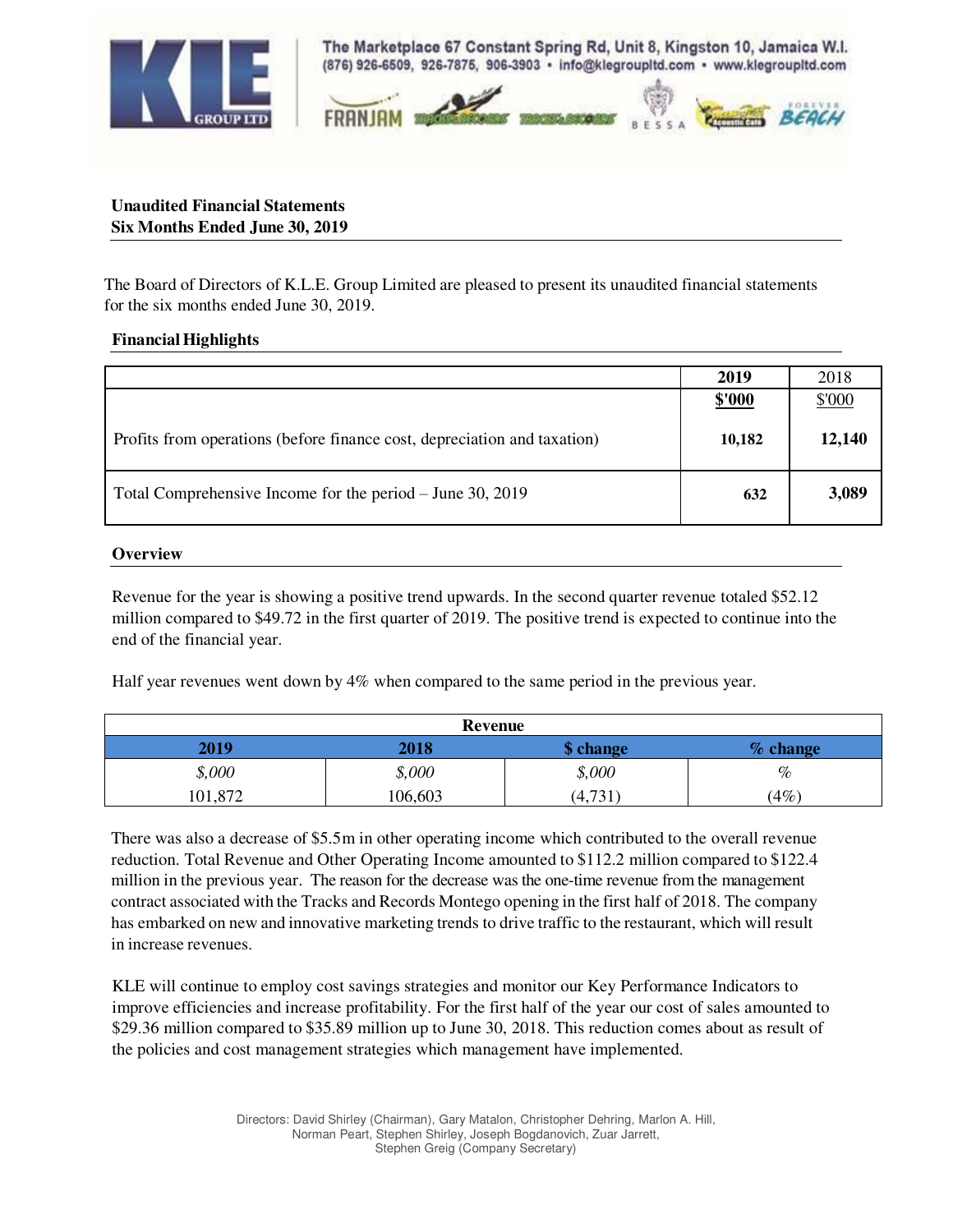

The KLE flagship brand Tracks and Records location in Marketplace continues to perform exceptionally well and is responsible for over 90% of the company's total revenue. See the chart below for Tracks and Records Marketplace's half yearly revenue analysis for the periods ended June 30, 2015 to period ending June 30, 2019.



For the six months ended June 30, 2019 there was a \$1.7m or 4% decrease in operating expenses. This is in line with management's drive to reduce expenses and increase profitability. The company is getting more efficient operationally and further increase in profitability is expected as a result. Finance and depreciation costs went up during the period due to the increased cost of the company's credit facility which we successfully negotiated in the middle of the first quarter.

As a result of the operational improvements, the company is reflecting a Profit from operations. Profit from operations amounted to \$10.18 m compared to \$12.14m in 2018. After Finance cost and taxation, the company's Total Comprehensive Income amounted to \$632k compared to \$3.08m in the previous year.

As at the end of the second quarter for the year the company is showing positive working capital ratios with Current Assets being greater than its Current Liabilities. In this reporting period, Current Liabilities amounted to \$41.5m while total current assets amounted to \$87.27m.

Total Assets as at June 30, 2019 amounted to \$219.28m compared to Total Liabilities of \$104.46m.

The company is once again reporting negative cash flows from operation and financing activities which is due mainly to the purchasing of assets and the paying off of the past due payable balances. There was positive cash flow from financing activities. The company is reporting a net increase in cash and cash